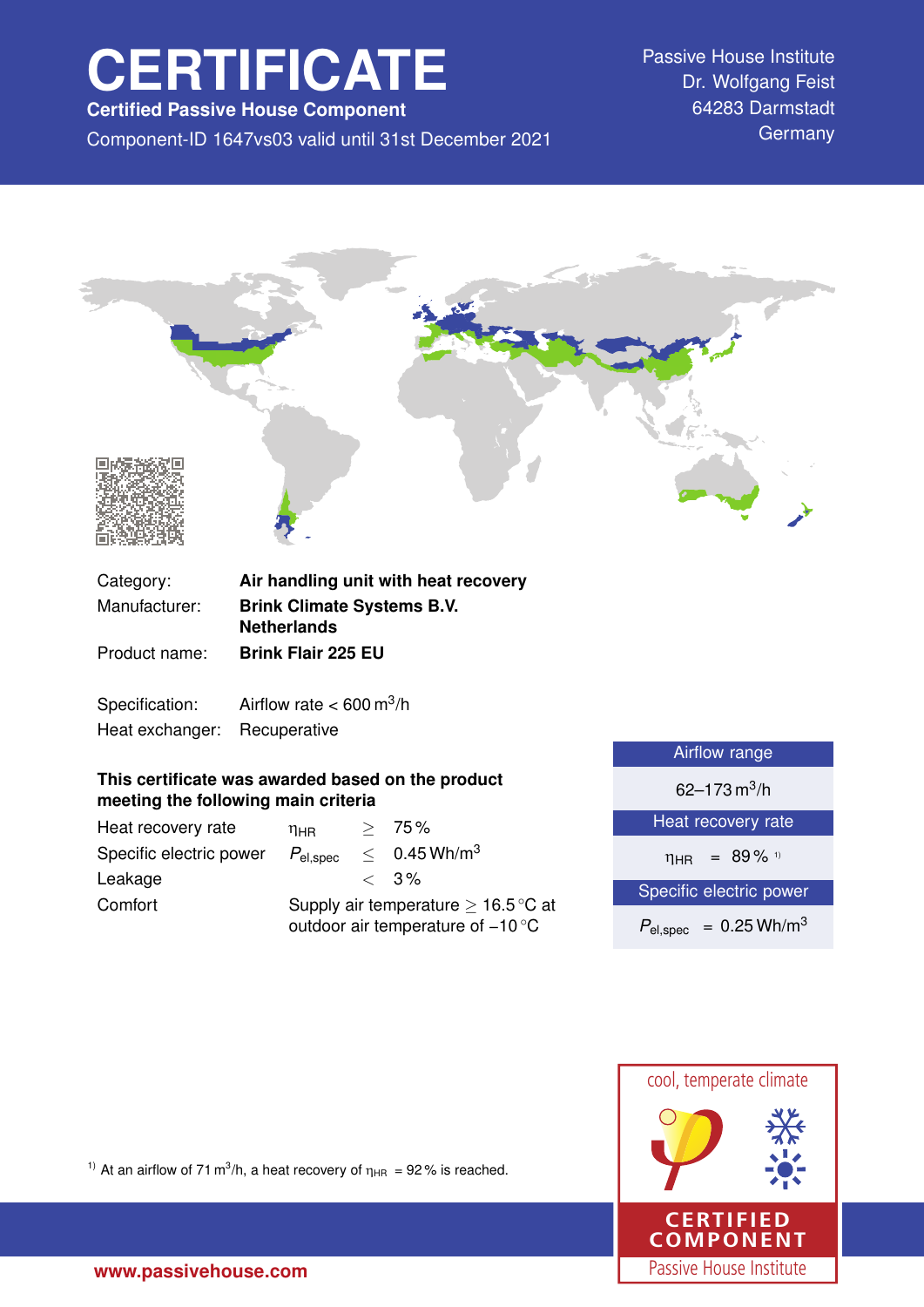**Brink Climate Systems B.V.** Wethouder Wassebaliestraat 8, 7951 SN Staphorst, Netherlands  $\hat{\sigma}$  +31 (0)522 46 96 13 |  $\boxtimes$  [info@brinkclimatesystems.nl](mailto:info@brinkclimatesystems.nl) |  $\hat{\sigma}$  <http://www.brinkclimatesystems.nl> |

## **Passive House comfort criterion**

At an outdoor air temperature of - 10  $\degree$ C a supply air temperatur higher than 16.5  $\degree$ C is achieved by use of an internal and additional external electric preheater. The criterion is therefore met.

#### **Efficiency criterion (heat recovery rate)**

The effective heat recovery rate is measured at a test facility using balanced mass flows of the outdoor and exhaust air. The boundary conditions for the measurement are documented in the testing procedure.

$$
\eta_{HR} = \frac{(\theta_{ETA} - \theta_{EHA}) + \frac{P_{el}}{\dot{m} \cdot c_p}}{(\theta_{ETA} - \theta_{ODA})}
$$

**With** 

- $\eta_{HR}$  Heat recovery rate in %
- θ*ETA* Extract air temperature in ◦C
- θ*EHA* Exhaust air temperature in ◦C
- θ*ODA* Outdoor air temperature in ◦C
- *P*el Electric power in W
- *m˙* Mass flow in kg/h
- $c_p$  Specific heat capacity in W h/(kg K)

Heat recovery rate  $n_{\text{HR}} = 89\%$ 

#### **Efficiency criterion (electric power)**

The overall electrical power consumption of the device is measured at the test facility at an external pressure of 100 Pa (50 Pa, respectively, for the intake and outlet). This includes the general electrical power consumption for operation and control but not for frost protection.

**EXECUTE:** Specific electric power  

$$
P_{\text{el,spec}} = 0.25 \text{ Wh/m}^3
$$

#### **Efficiency ratio**

The efficiency ratio provides information about the overall energy performance of the respective ventilation unit. It specifies the achieved reduction in ventilation heat losses by using a ventilation unit with heat recovery rather than without.

> Efficiency ratio  $\epsilon_1$  = 0.72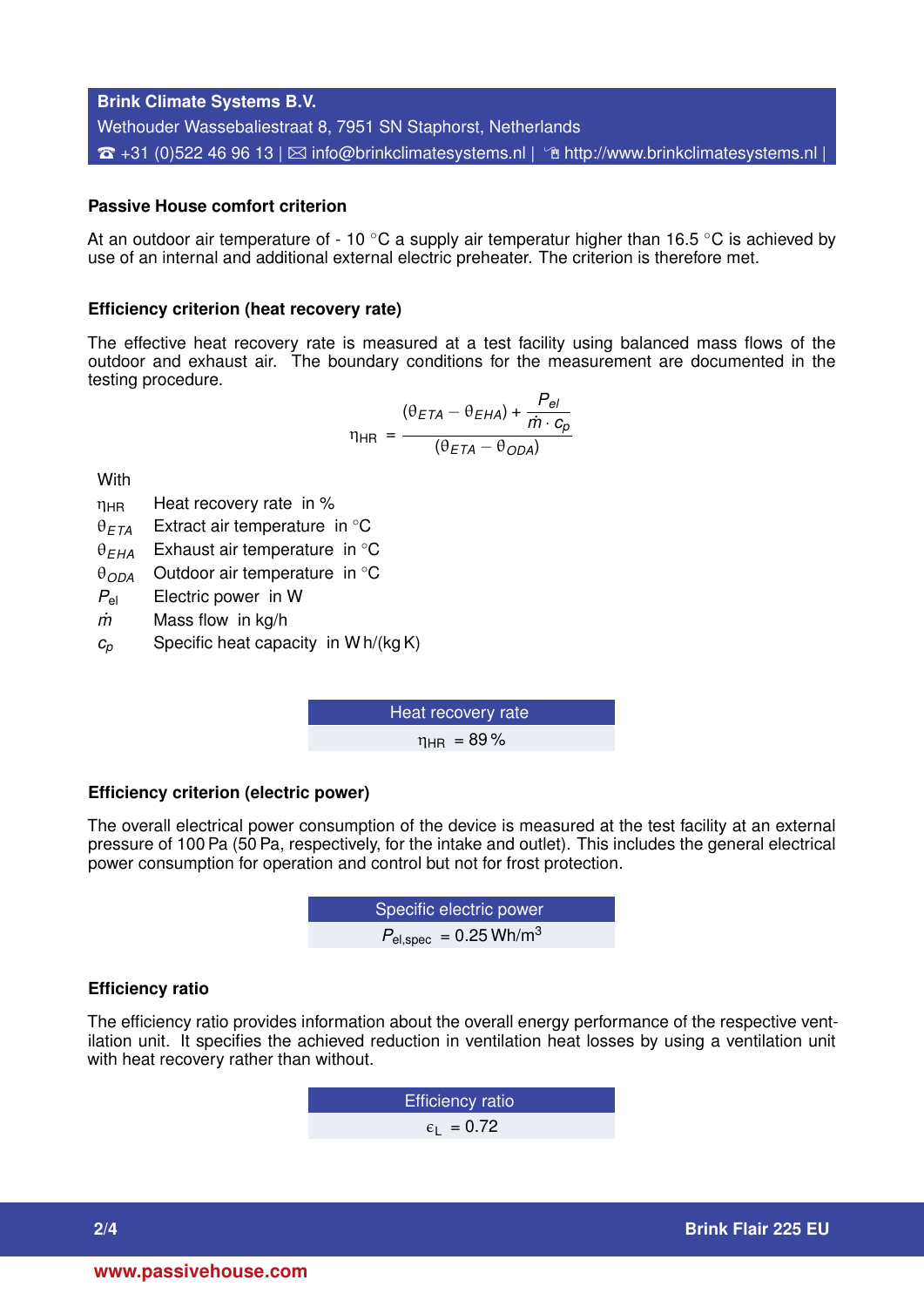## **Leakage**

The leakage airflow must not exceed 3 % of the average airflow of the unit's operating range.

| Internal leakage | <b>External leakage</b> |  |
|------------------|-------------------------|--|
| $1.19\%$         | 1.67%                   |  |

#### **Settings and airflow balance**

It must be possible to adjust the balance of airflows at the unit itself (either between the exhaust and the outdoor airflows or between the supply and the extract airflows, if the unit is respectively placed inside or outside of the insulated thermal envelope of the building).

- This unit is certified for airflow rates of 62–173 m<sup>3</sup>/h.
- $\blacksquare$  Balancing the airflow rates of the unit is possible.
- The user should have at least all the following setting options:
	- $\checkmark$  Switching the system on and off.
	- $\checkmark$  Synchronized adjustment of the supply and extract airflows to basic ventilation (70–80%), standard ventilation (100 %) and increased ventilation (130 %) with a clear indication of the current setting.
- $\blacksquare$  The device has a standby power consumption of 4.20 W. The target value of 1 W was exceeded. The device should be equipped with an additional external switch so that it can be disconnected from the mains, if required.
- After a power failure, the device will automatically resume operation.

## **Acoustical testing**

The required limit for the sound power level of the device is 35 dB(A) in order to limit the sound pressure level in the installation room. The sound level target value of less than 25 dB(A) in living spaces and less than 30 dB(A)in functional spaces must be ensured by installing commercial silencers.The following sound power levels are met at an airflow rate of 173 m $^3$ /h:

|                     | Duct           |              |              |              |
|---------------------|----------------|--------------|--------------|--------------|
| Device <sup>\</sup> | <b>Outdoor</b> | Supply air   | Extract air  | Exhaust air  |
| 42.5dB(A)           | 44.0 dB(A)     | 59.0 $dB(A)$ | $46.0$ dB(A) | 58.0 $dB(A)$ |

- The unit does not fulfil the requirements for the sound power level. The unit must therefore be installed acoustically separated from living areas.
- $\blacksquare$  One example of suitable silencers for supply and extract air ducts is mentioned in the detailed test report or can be obtained from the manufacturer. It is recommended to identify suitable silencers for each individual project.

## **Indoor air quality**

This unit is to be equipped with the following filter qualities:

| Outdoor air filter. | <b>Extract air filter</b> |
|---------------------|---------------------------|
| <b>ISO ePM1 50%</b> | ISO Coarse 60%            |